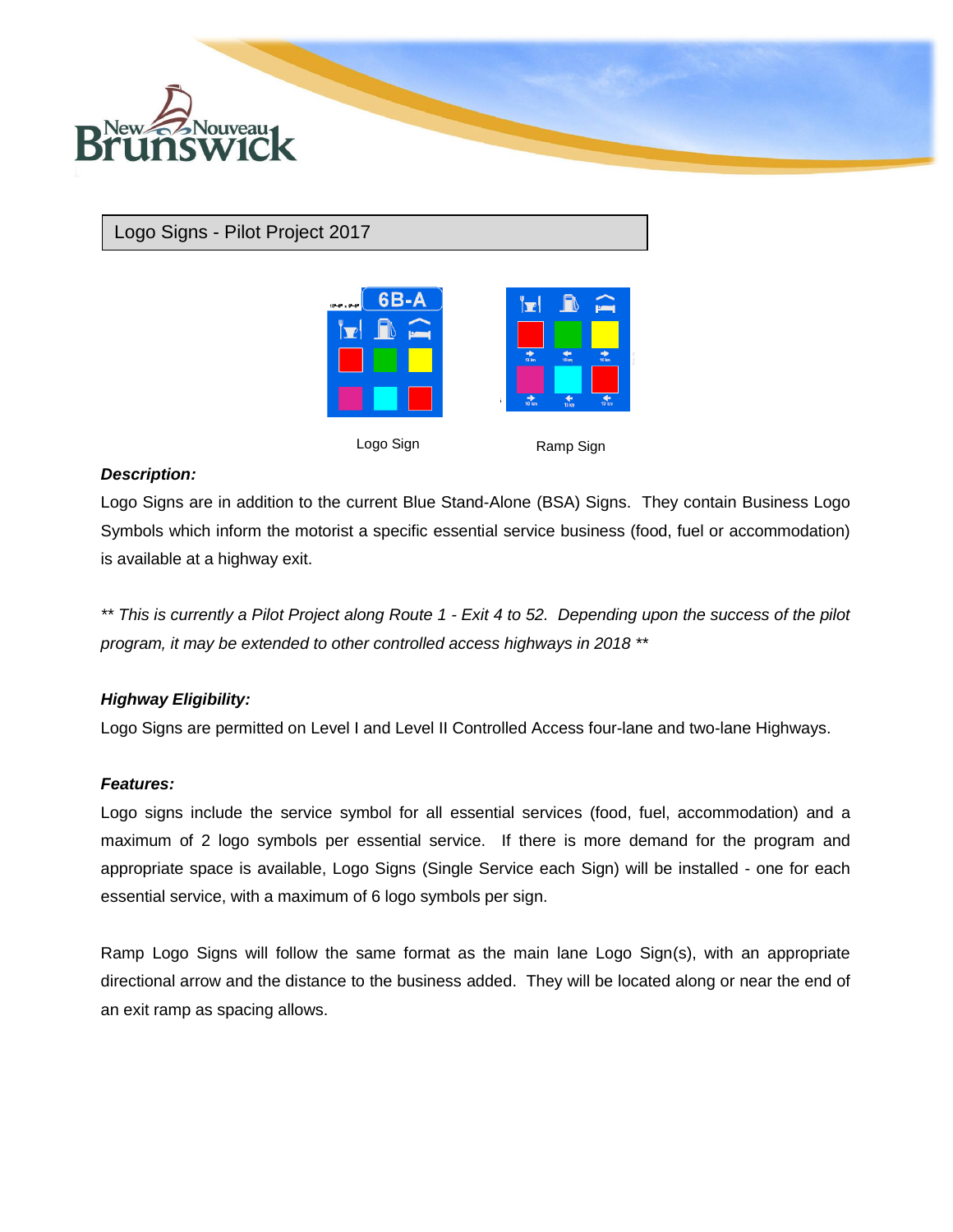# *Criteria:*

Eligibility for Logo Signs is determined by established criteria concerning various aspects of the business enterprise including but not limited to the licensing, inspection, registration, operational hours and length of season, location, capacity, and facilities available. In addition, Essential Services of food, fuel and accommodation must be located within 5km of the highway exit. Eligibility is determined collaboratively by the Department of Tourism, Heritage and Culture and DTI. Approval will be granted on a first-come first-served basis.

A participating business must enter into a Logo Program Agreement. All Logo Program Agreements will consist of a 3-year term. At the end of the 3-year term, provided all annual fees have been paid and required eligibility criteria is still being met, the Agreement may be renewed for an additional three (3) years. A common review date will be determined for all Agreements at each individual interchange location.

## *Construction:*

Logo signs are manufactured, installed, and maintained by the Department of Transportation and Infrastructure (DTI) at a cost to the business operator.

### *Costs\*:*

Logo Signs vary in cost, depending on the type of sign. Cost for participation in the Logo Sign Program is based on the following in each direction:

- Logo Sign manufacture & installation
	- $\circ$  \$3000 each
- Ramp Logo Sign manufacture & installation
	- o \$1000 each
- Annual maintenance fee
	- o \$300 per sign per business
	- $\circ$  Fee covers the cost of sign inspections, repair and replacement as necessary

|                         | Logo Sign<br>'A | Ramp Logo Sign<br>(B) | <b>Total Initial</b><br>Cost<br>$2x(A+B)$ | Annual<br><b>Maintenance</b><br>per sign |
|-------------------------|-----------------|-----------------------|-------------------------------------------|------------------------------------------|
| <b>Each Participant</b> | \$3000          | \$1000                | \$8,000                                   | \$300                                    |

### *Breakdown - Participant Costs*

*\*Applicable taxes (HST) will be added*